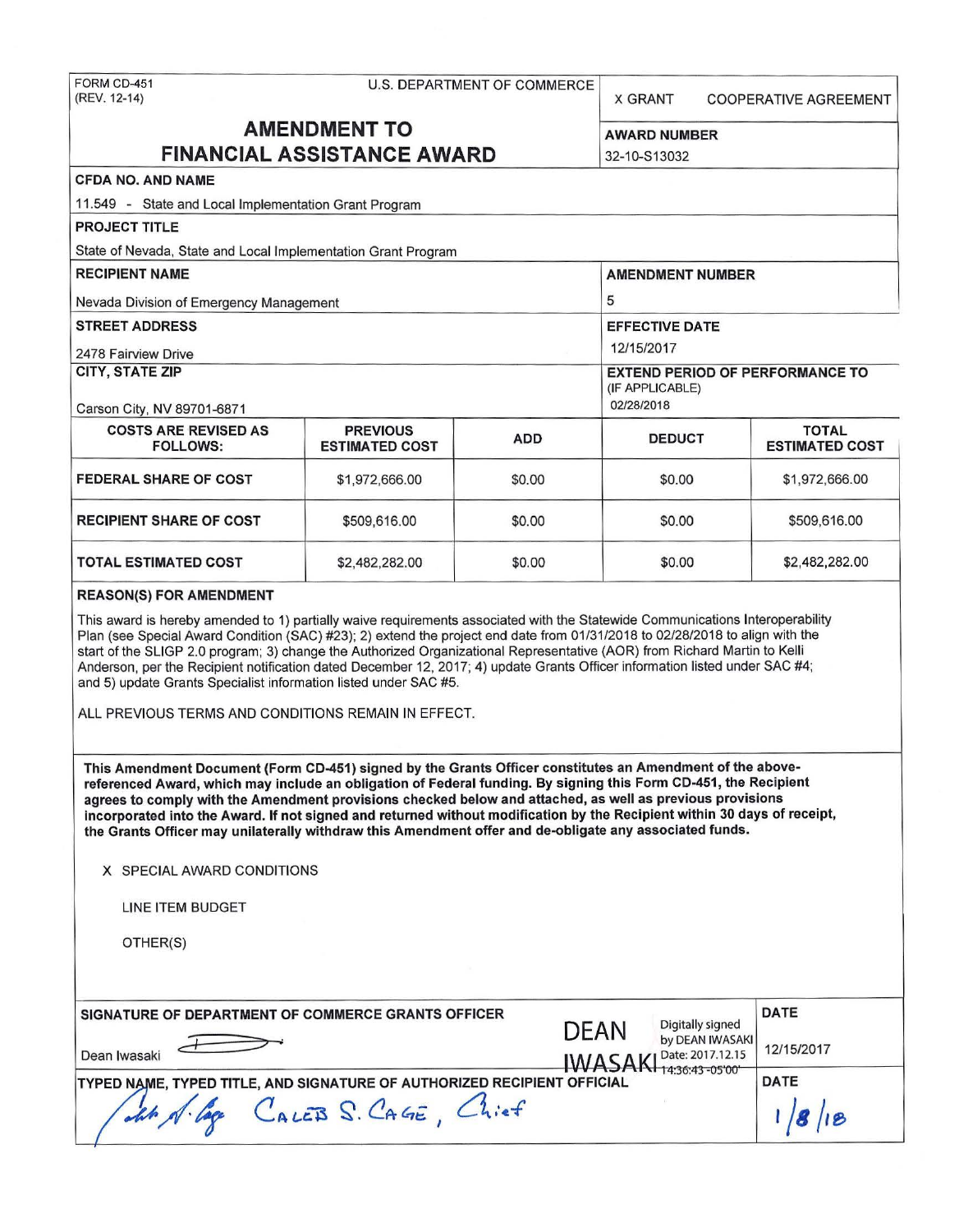Award Number: 32-10-S13032, Amendment Number 5 Federal Program Officer: Natalie Romanoff Requisition Number: S13032 Employer Identification Number: 886000022 Dun & Bradstreet No: 607025848 Recipient ID: 1140176 Requestor ID: 1140176

#### **Award ACCS Information**

| Bureau<br>Code | <b>FCFY</b> | <b>Project-Task</b> | Org Code               | <b>Obi Class</b> | <b>Obligation Amount</b> |
|----------------|-------------|---------------------|------------------------|------------------|--------------------------|
|                | 2013        | 8150000-000         | 11-00-0000-00-00-00-00 | 41-19-00-00      | \$0.00                   |

#### Award Contact Information

| <b>Contact Name</b>  | <b>Contact Type</b> | Email                     | <b>Phone</b> |
|----------------------|---------------------|---------------------------|--------------|
| Ms. Kelli E Anderson | Administrative      | kanderson@dps.state.nv.us | 775-687-0321 |
| Mr. Caleb S Cage     | Technical           | cscage@dps.state.nv.us    | 775-687-0300 |

#### **NIST Grants Officer:**

Nuria Martinez 100 Bureau Drive, MS 1650 Gaithersburg, MD 20899-1650 (301) 975-6215

### **NIST Grants Specialist:**

Shiou Yun Michelle Liu 100 Bureau Drive, MS 1650 Gaithersburg, MD 20899-1650 (301) 975-8245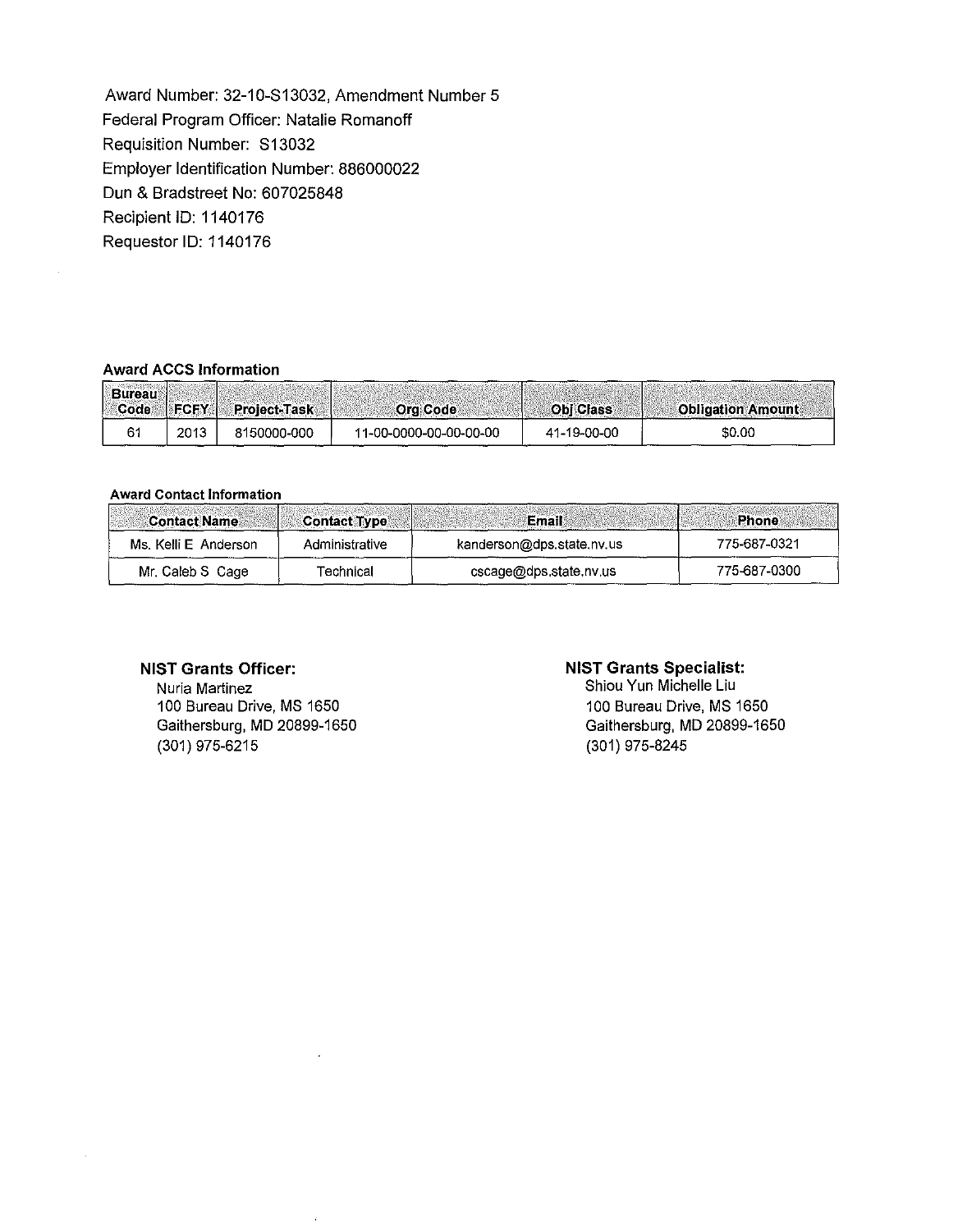Grant Award Number: 32-10-S13032 Recipient Organization: Nevada Division of Emergency Management Amendment No. 05

# **National Institute of Standards and Technology State and Local Implementation Grant Program Special Award Conditions**

## **2. The Recipient's Contact's name, title, address, and telephone number are:**

Kelli E. Anderson Grants & Projects Analyst Supervisor Nevada Division of Emergency Management 2478 Fairview Dr. Carson City, NV 89701 Telephone: 775-687-0321 Email: kanderson@dps.state.nv.us

# **4. The Grants Officer's name, address, telephone number, and email address:**

Nuria Martinez National Institute of Standards and Technology 100 Bureau Drive, Mail Stop 1650 Gaithersburg, MD 20899-1650 Telephone: 301-975-6215 Email: nuria.martinez@nist.gov

# **5. The Grants Specialist's name, address, telephone number, and email address:**

Shiou Yun Michelle Liu National Institute of Standards and Technology Grants Management Division 100 Bureau Drive, Mail Stop 1650 Gaithersburg, Maryland 20899-1650 Phone: (301) 975-8245 E-mail: shiouyun.liu@nist.gov

### **23. Statewide Communications Interoperability Plan Requirement:**

Notwithstanding Section II.B of the SLIGP Federal Funding Opportunity, the recipient is no longer required to describe how they intend to satisfy each of SLIGP program priorities, including milestones that demonstrate their progress, as a component of a comprehensive plan that is part of their existing Statewide Communications Interoperability Plan (SCIP), or a plan complementary to and similar in concept to their SCIP.

The recipient, however, must still prepare a comprehensive plan as part of their